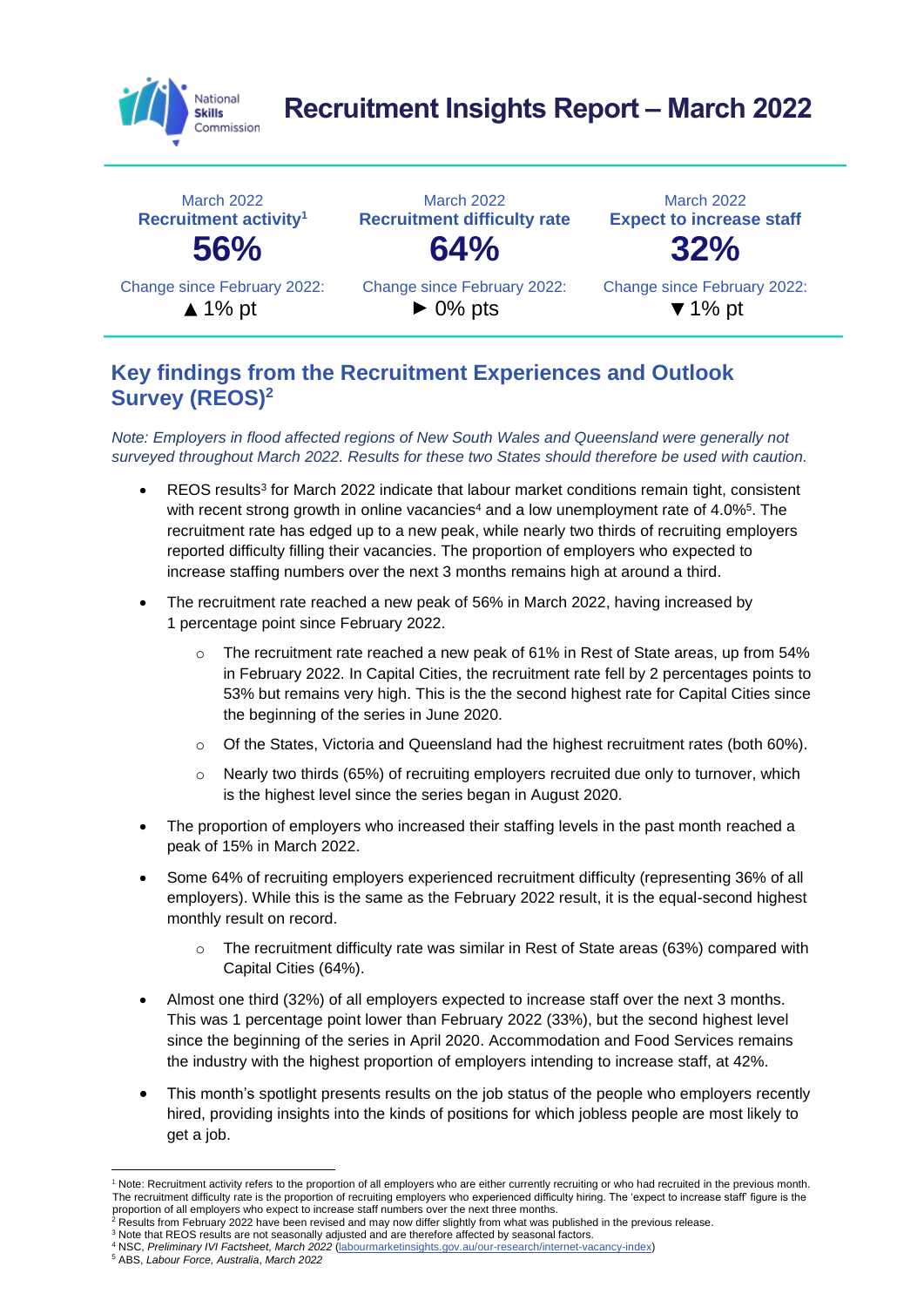#### **Recruitment activity**

- The recruitment rate reached a new peak of 56% in March 2022, an increase of 1 percentage point from February 2022 (55%).
- Nearly two thirds (65%) of recruiting employers recruited to fill only turnover positions, the highest result since the series began in August 2020. Less than one quarter (24%) of recruiting employers were recruiting for new positions only.
- The recruitment rate reached a new peak of 61% in Rest of State areas, up from 54% in February 2022. In Capital Cities, the recruitment rate fell by 2 percentages points to 53% but remains very high. This is the second highest rate for Capital Cities since the beginning of the series in June 2020.
- The recruitment rate for businesses with 20 employees or more jumped to a record high of 85%, increasing by 13 percentage points since February 2022. For businesses with 5 to 19 employees, the recruitment rate stood at 49%, the second highest rate on record for this group of businesses.
- Accommodation and Food Services had the highest recruitment rate, at 74%, followed by Health Care and Social Assistance (62%). Wholesale Trade had the lowest proportion of employers recruiting, at 43% in March 2022.





0% 20% 40% 60%

#### ลิลล์ลีลล์ล์ลีลล์ล์ลีลล์ล์ล์ล์ล์<br>รามอื่น<br>ลัลล์ลีลล์ลีลล์ลีลล์ลีลล์ลีลีล Jan-22 Feb-22 Mar-22

**Recruitment rate by selected<sup>6</sup> industries** *Proportion of employers who are recruiting by industry*



<sup>6</sup> Some industries are not reportable due to small sample sizes.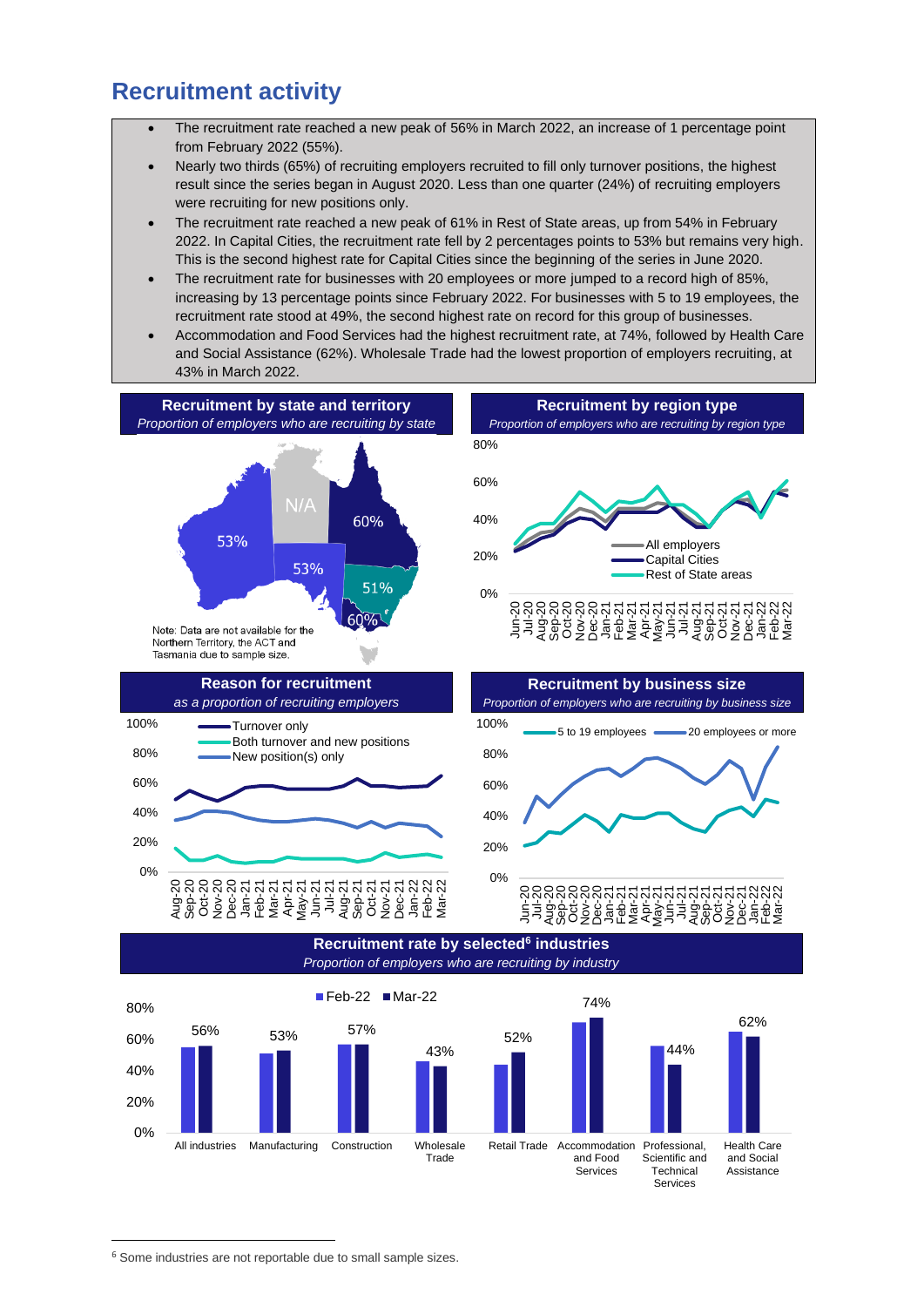# **Recruitment difficulty rate (for recruiting employers)**

- In March 2022, 64% of recruiting employers reported having recruitment difficulty, unchanged from last month.
- The recruitment difficulty rate in Rest of State areas fell 3 percentage points to 63%, while in Capital Cities it rose 2 percentage points to 64%.
- Recruitment difficulty for Higher Skilled positions rose 6 percentage points to 69% of recruiting employers, but for Lower Skilled positions it eased 5 percentage points down to 59%.
- Some 65% of recruiting businesses with 5 to 19 employees had recruitment difficulty, up 2 percentage points since last month. Meanwhile, 62% of recruiting businesses with 20 or more employees found recruitment difficult, down 1 percentage point over the same period.
- A greater proportion of recruiting employers had difficulty filling non-casual positions only (65% a record high for this series), compared with employers filling only casual positions (58%).



Note: As disaggregated recruitment difficulty data was not publishable in January 2022, data points from December 2021 to January 2022 have been joined by a straight line in the above charts.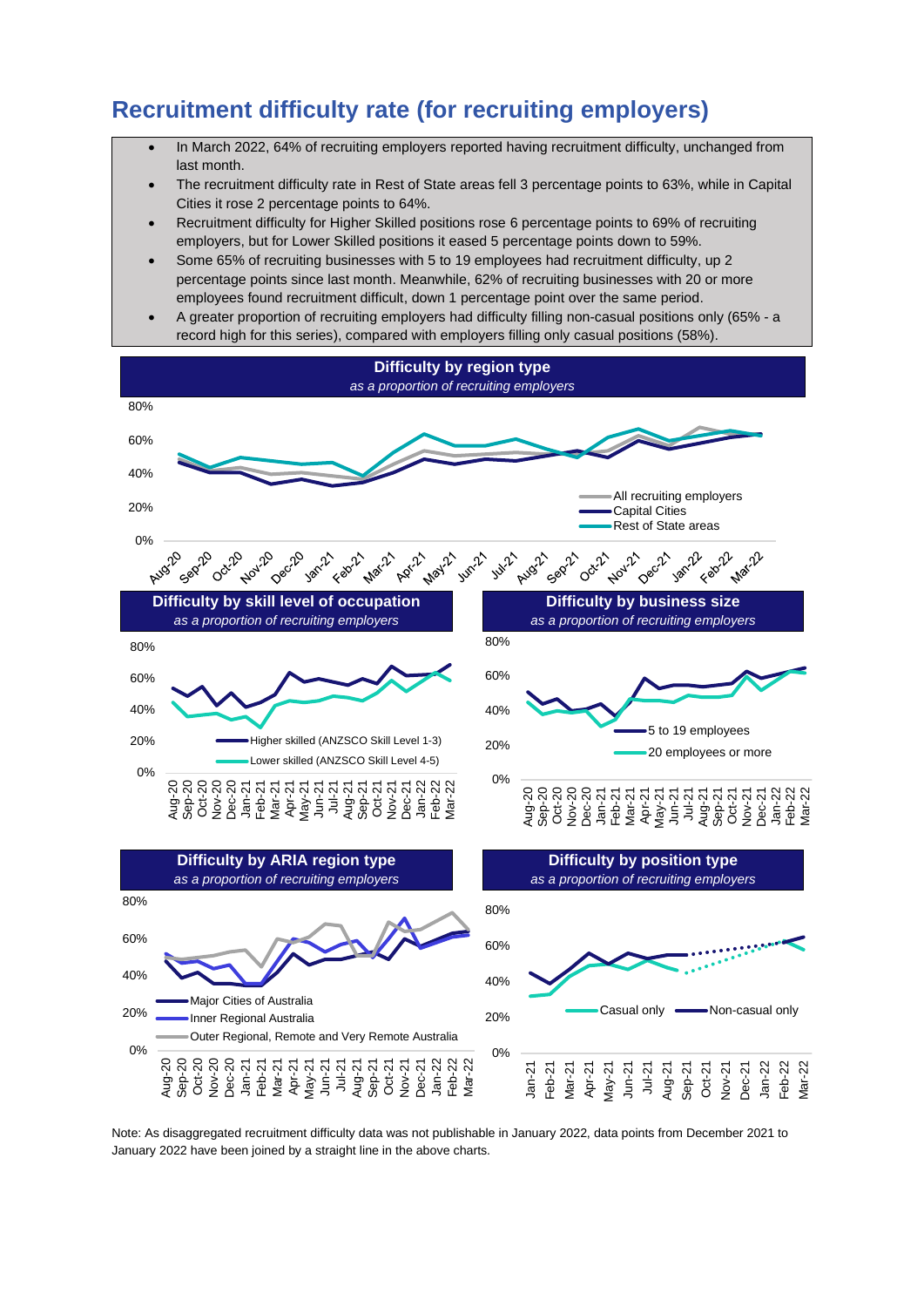# **Staffing changes over the past month**

- A record high 15% of employers increased staff over the past month, while 6% decreased staff. The 'net staffing change' (proportion of employers who increased staff minus the proportion of employers who decreased staff) was +9 percentage points in March 2022, an increase from +5 percentage points in February 2022.
- All reported states recorded positive net staffing changes in March 2022. Victoria had the greatest net staffing change of +14 percentage points, followed by Western Australia (+9 percentage points).
- Accommodation and Food Services recorded a net staffing change of +23 percentage points in March 2022, a substantial increase on the +4 percentage points result in February 2022. The smallest net staffing change was for Retail Trade at +1 percentage point.







<sup>&</sup>lt;sup>7</sup> Some industries are not reportable due to small sample sizes.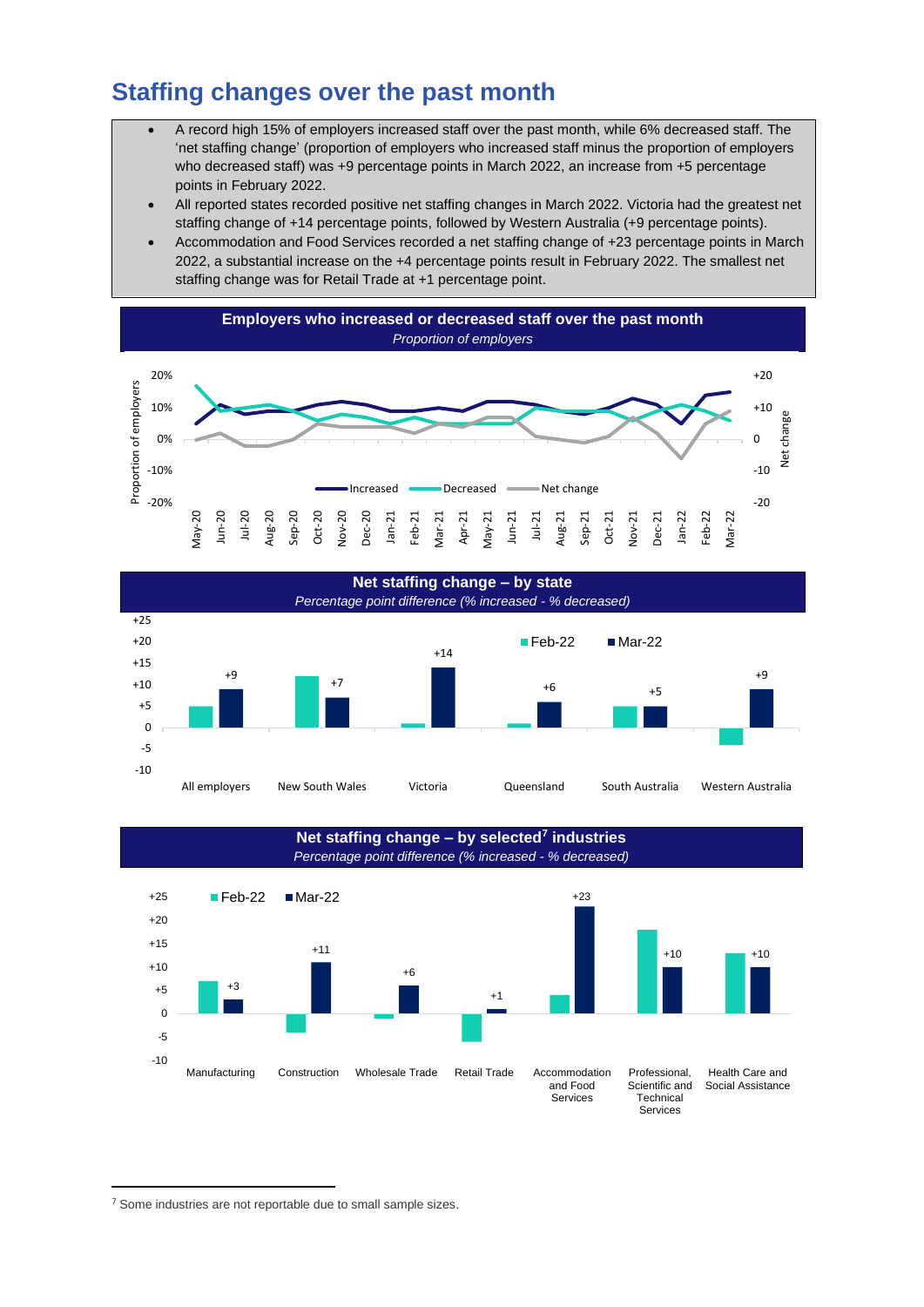## **Employers with staff stood down or on reduced hours<sup>8</sup>**

- In March 2022 the proportion of employers with staff stood down or on reduced hours fell to a record low of 3%, well below the 28% recorded in September 2021, when lockdowns related to the COVID-19 Delta outbreak affected many parts of Australia.
- Some 3% of employers had staff stood down or on reduced hours in Capital Cities, with 2% doing the same in Rest of State areas. Victoria had a slightly higher proportion than other States, at 5%.
- The proportion of employers with staff stood down or on reduced hours fell most notably over the month in the Health Care and Social Assistance, Accommodation and Food Services, and Wholesale Trade industries.



Services

<sup>8</sup> Note: Collection of REOS data for is section has been discontinued and future reports will not include this information.

<sup>&</sup>lt;sup>9</sup> Some industries are not reportable due to small sample sizes.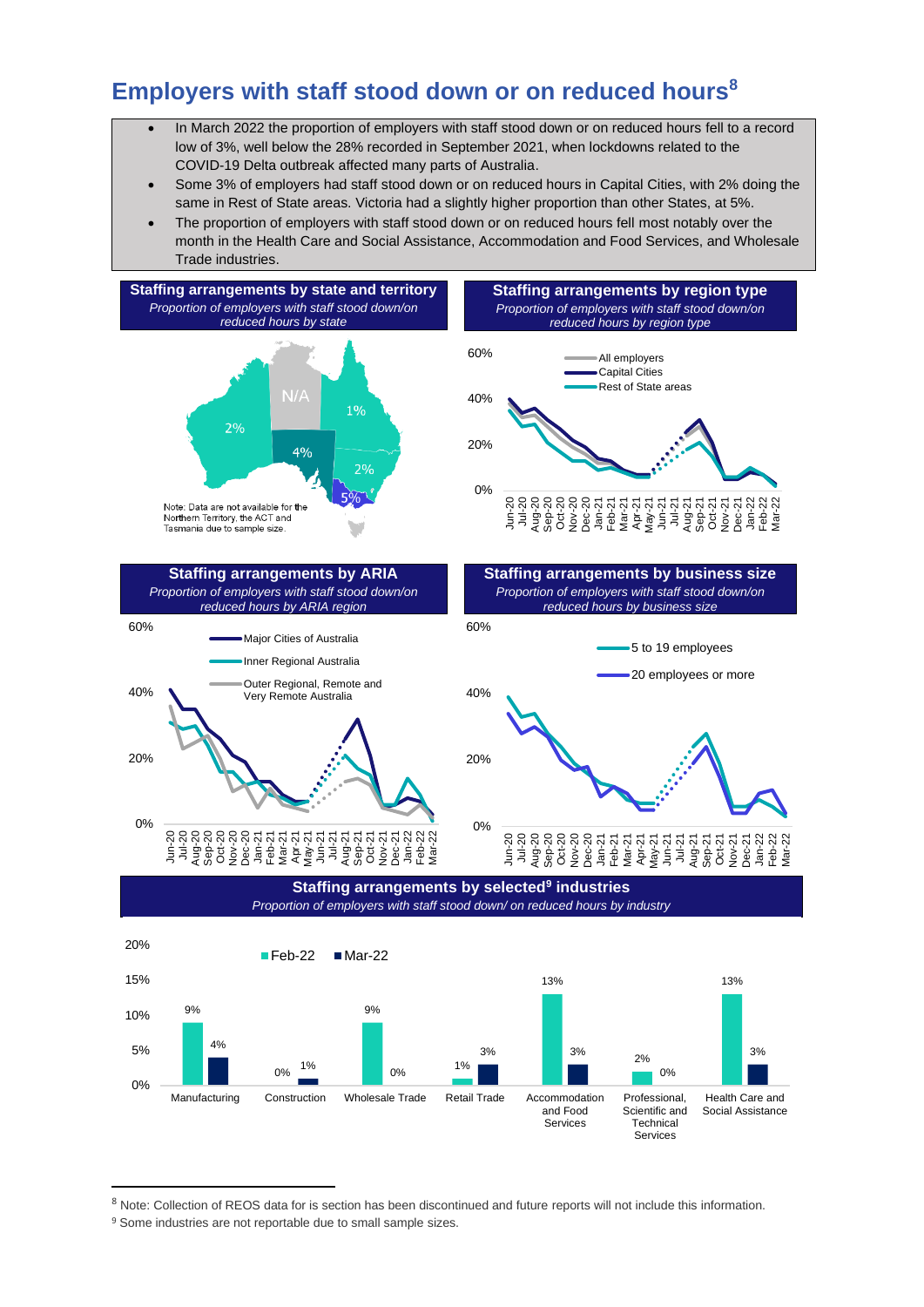# **Staffing outlook**

- Expectations to increase staffing levels stood at 32% this month, 1 percentage point down from 33% in February 2022. Some 3% of employers expected to decrease staffing levels over the next 3 months.
- Expectations to increase staffing levels were slightly higher in Capital Cities (33%) than in Rest of State areas (30%). New South Wales, Queensland and Western Australia all had the highest proportion of employers expecting to increase staff in the next three months (all 34%), compared with only 15% of employers in South Australia. Some 6% of employers in South Australia expected to decrease staff, which was slightly higher compared with other states.
- Some 30% of businesses with 5 to19 employees expected to increase staff over the next 3 months, while 41% of businesses with 20 or more employees expected to do the same.
- In March 2022, Accommodation and Food Services (42%), Professional, Scientific and Technical Services (39%) and Wholesale Trade (34%) were the industries (of those reported) with the highest proportions of employers expecting to increase staff over the next 3 months.







<sup>&</sup>lt;sup>10</sup> Some industries are not reportable due to small sample sizes.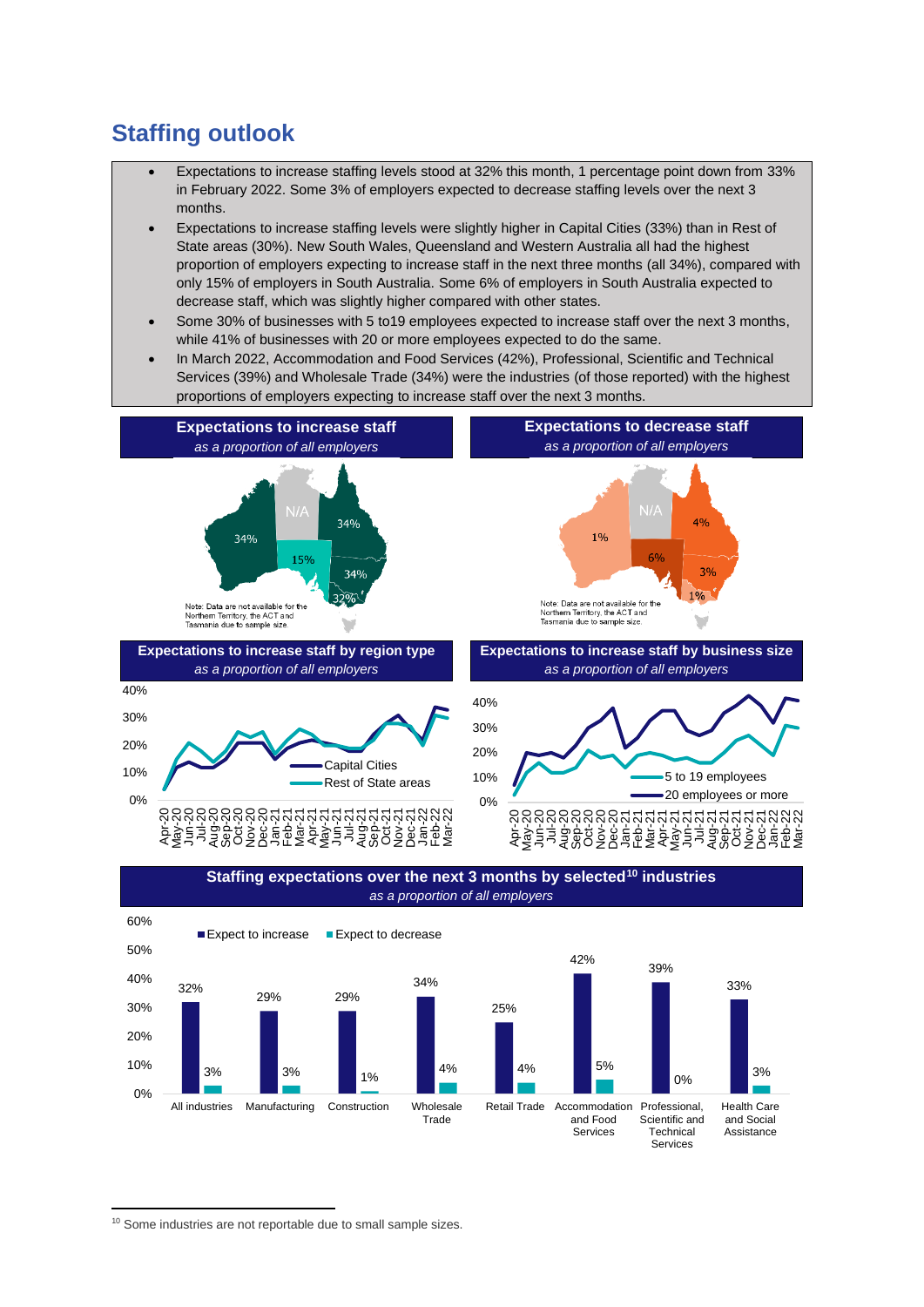# **Spotlight: Job status of employers' recent hires**

Do people who get a job already have a job? What does this tell us about the competition unemployed job seekers face when applying for jobs? What kind of jobs do jobless people get? To gain some insight into these questions, the National Skills Commission has been asking successfully recruiting employers<sup>11</sup> whether the people they recently hired already had a job. This Spotlight presents the initial findings from this question.

#### **Key findings:**

- Of the employers who recently filled vacancies:
	- $\circ$  47% hired people who were jobless (all new hires were jobless for 29% of employers, and 17% hired a combination of people with a job and people without).
	- o 53% hired only people who already had a job
- People who are jobless are more likely to be hired for:
	- o positions that don't require experience;
	- o casual positions;
	- o part time positions; and
	- o positions that don't require post-school education (Skill Level 5 positions)
		- ABS *Participation, Job Search and Mobility* data suggests jobless people who attain Skill Level 5 positions are often teenagers aged 15 to 19 years.

As with most other REOS indicators, the proportions presented in this Spotlight exclude 'unsure' responses. However, this question received a notably high proportion of 'unsure' responses (21% of employers who were asked the question were 'unsure'). These results should therefore be treated with a degree of caution.

#### Overall results

All the recent hires were jobless for over a quarter (29%) of successfully recruiting employers, while 16% hired both jobless people and people who had a job. The remaining 55% of employers hired only people who already had a job.



<sup>&</sup>lt;sup>11</sup> 'Successfully recruiting employers' are those who filled at least 1 vacancy in their most recent recruitment round from the last month. From 23 November 2021 to 1 April 2022, 53% of employers were currently recruiting or had recruited in the past month. Of these, 60% had filled at least one vacancy and were therefore asked about the job status of their recent hires.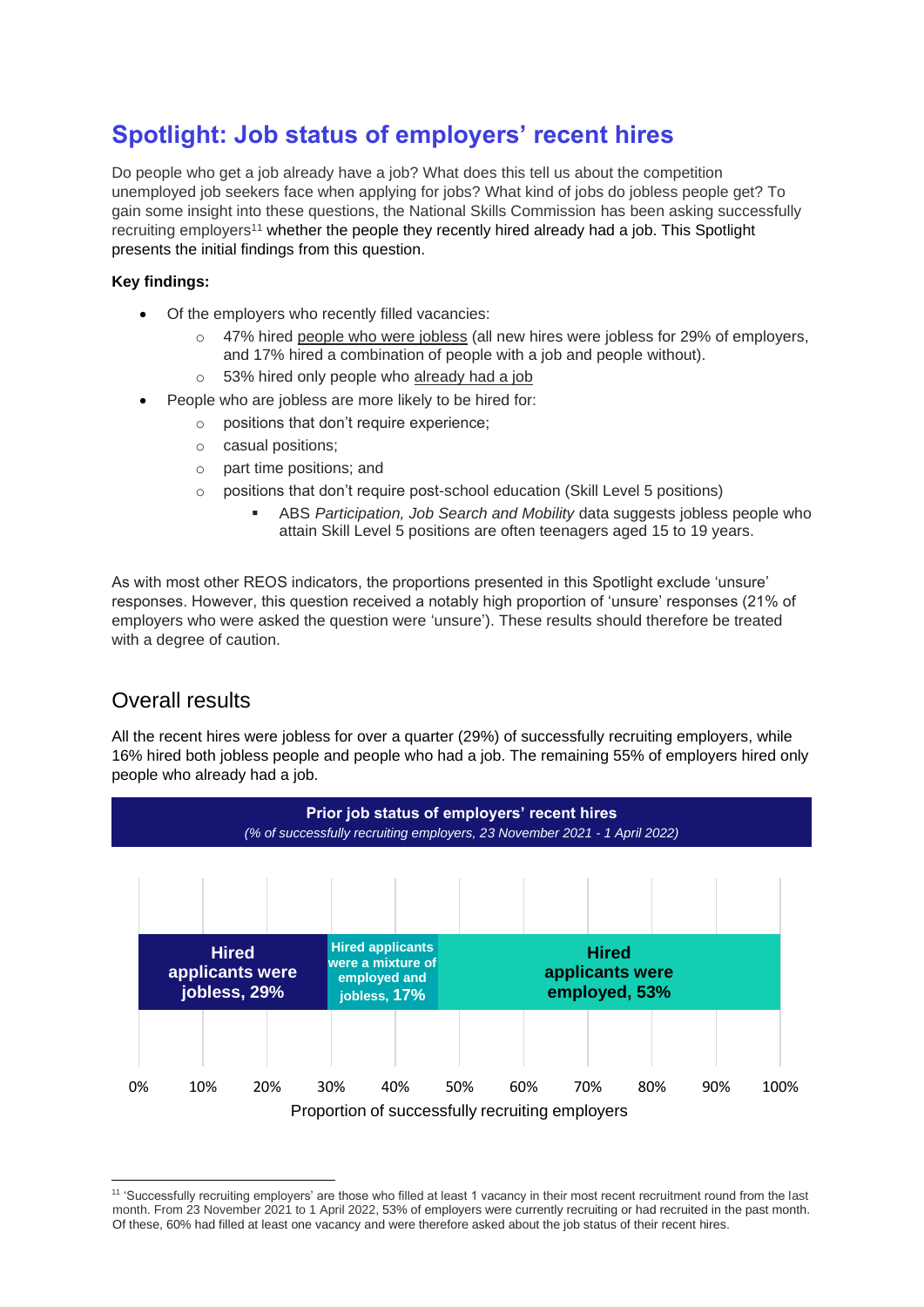#### Results by vacancy characteristics

The prior job status of recent hires varied according to the experience requirements of the position they were hired for.

Employers requiring relevant experience were more likely to hire applicants who were employed at the time of recruitment (all had jobs for 66% of employers) compared with those who didn't require relevant experience (36%). In contrast, employers who didn't require relevant experience were more likely to hire people without a job (43%) compared with those employers who required experience (20%).

Relevant experience is a common requirement in the labour market - nearly two thirds of recruiting employers say they require relevant experience.<sup>12</sup> The data below shows that even when relevant experience is *not* required, employers often end up hiring someone who already has a job (and therefore has some recent work experience).<sup>13</sup>

This finding emphasises the importance of work experience in giving unemployed job seekers the best chance of finding a job.



Jobless applicants are more likely to be hired for casual positions (as opposed to non-casual positions) and part-time positions (as opposed to full-time positions). Nearly half (45%) of employers who filled casual positions hired only jobless applicants, compared with 20% of employers who filled non-casual positions. Likewise, 42% of employers who filled part-time positions hired only jobless applicants, compared with 22% of employers who filled full-time positions.

The data suggests that casual and part-time positions provide the best opportunities for jobless applicants to get a foothold in the labour market.

<sup>&</sup>lt;sup>12</sup> Based on REOS data collected from May 2021 to March 2022.

<sup>&</sup>lt;sup>13</sup> Note that 'jobless' hired applicants were jobless at the time of being hired but may have recently had a job and therefore may have had recent work experience.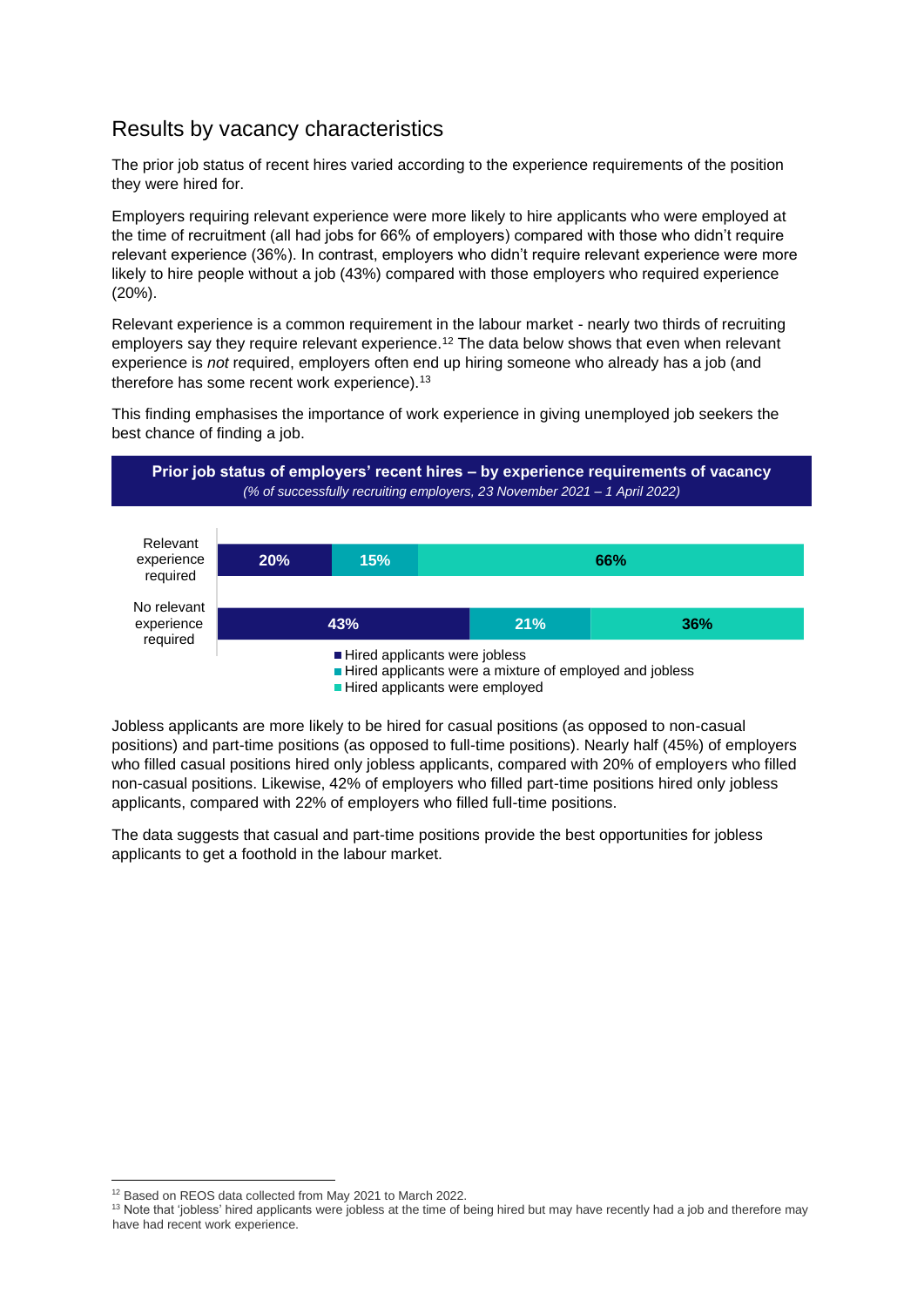

Employers who filled vacancies for Skill Levels 1, 2 or 3 (jobs requiring a Certificate III or higher) were more likely to recruit employed applicants (66%) compared with employers filling lower Skill Level positions. Some 43% of the employers who filled Skill Level 5 vacancies (which don't require postschool education) filled all their vacancies with jobless people.



#### ABS data shows a similar trend

ABS *Participation, Job Search and Mobility* data shows a similar trend, but from the perspective of recently hired people. It can tell us what proportion of recently hired people<sup>14</sup> were not working a year ago, which can be used as an approximation of the proportion of recently hired people who didn't have a job at the time when they were hired.<sup>15</sup>

The proportion of recently hired people who were not working a year ago shows a similar trend to REOS data when disaggregated by Skill Level of the vacancy recently filled. The chart below shows that 69%<sup>16</sup> of recently hired persons in Skill Level 5 jobs were not working a year ago. This is significantly higher than the proportions of newly employed people in Skill Level 1 (49%), Skill Level 2 (47%), Skill Level 3 (54%) and Skill Level 4 (57%) jobs who were not working a year ago.

<sup>&</sup>lt;sup>14</sup> 'Recently hired people' are defined as people working in their current job for less than a year.

<sup>15</sup> Note that this is an approximation; it is possible for some of these people to have been employed in another job when they were hired for their current job, and still not have been working a year ago.

<sup>16</sup> ABS *Participation, Job Search and Mobility,* February 2021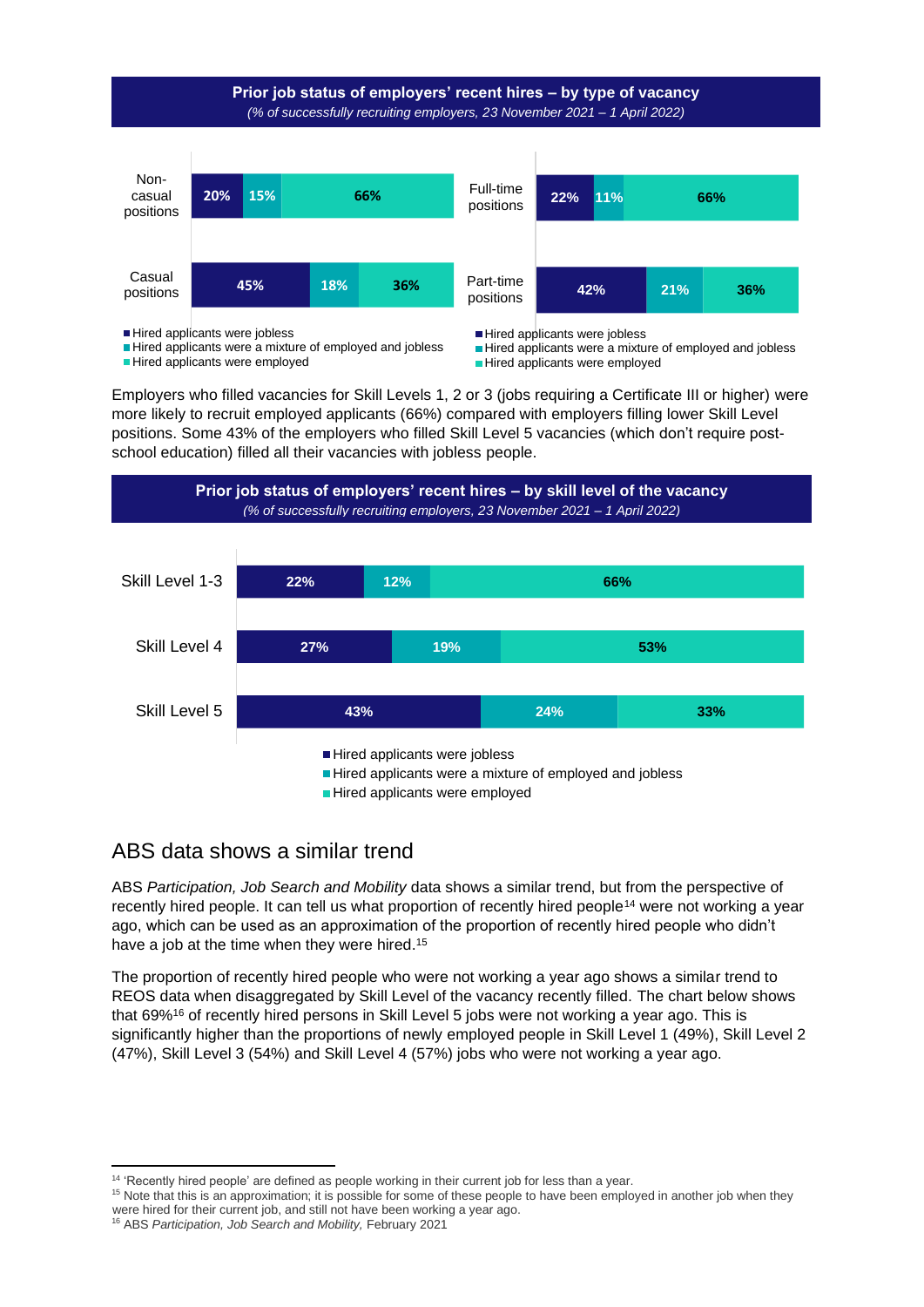

The high proportion of jobless people moving into Skill Level 5 jobs is driven in part by teenagers. As shown in the chart below, people aged 15 to 19 years make up a significant share of the recently hired people in Skill Level 5 jobs who were not working a year ago – far more so than for other Skill Levels. Many of these young people are likely to be entering the jobs market for the first time.



#### **Background**

Information in the monthly Recruitment Insight Reports is based on the *Recruitment Experiences and Outlook Survey* (REOS), which is an ongoing survey of employers across Australia. Approximately 1,200 employers are surveyed each month, with data published on the Labour Market Insights website (labourmarketinsights.gov.au). While the data are indicative of recruitment activity, they may be subject to seasonal factors and other volatility and should therefore be used with caution. In